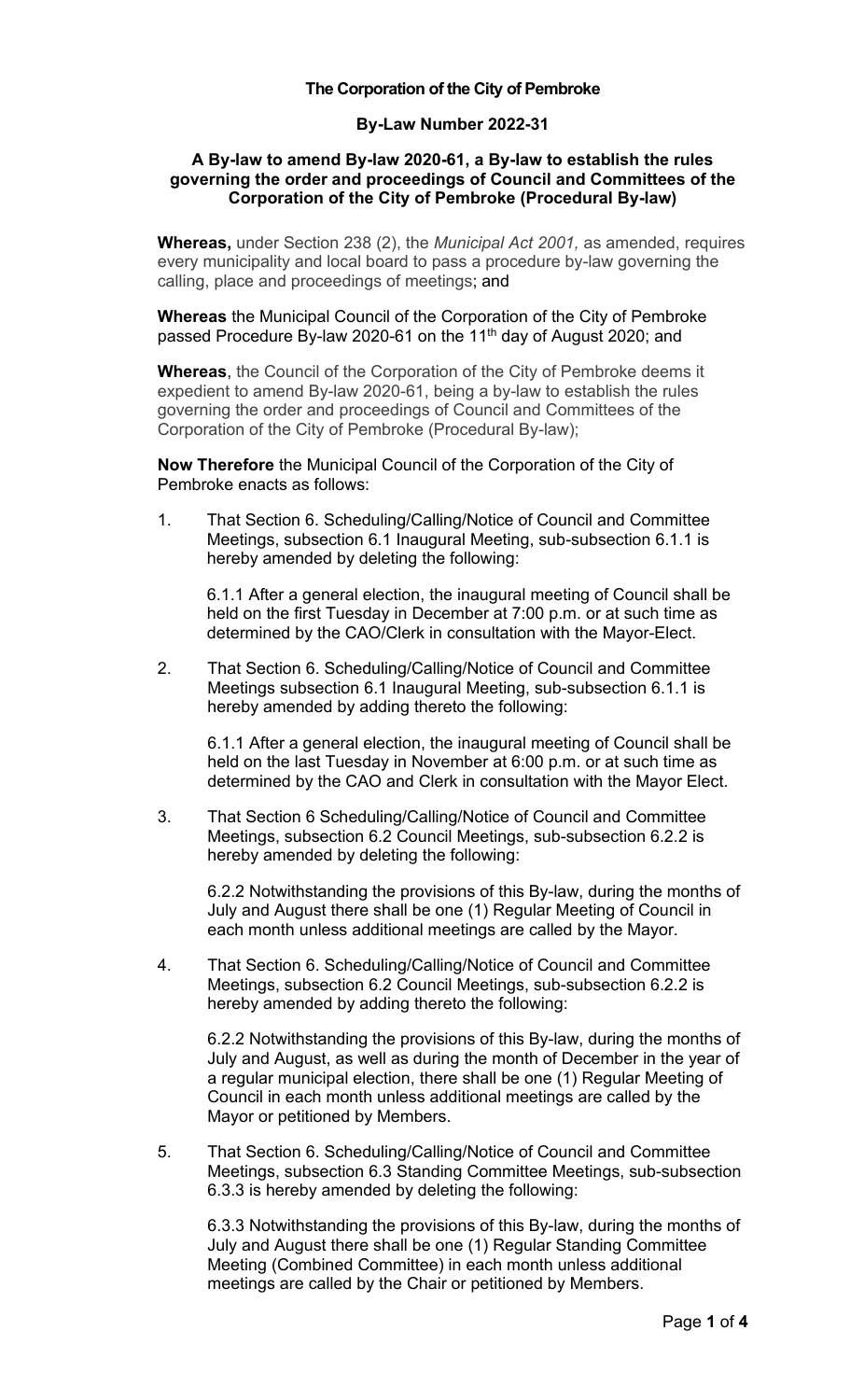6. That Section 6. Scheduling/Calling/Notice of Council and Committee Meetings, subsection 6.3 Standing Committee Meetings, sub-subsection 6.3.3 be amended by adding thereto the following:

6.3.3 Notwithstanding the provisions of this By-law, during the months of July and August, as well as during the month of December in the year of a regular municipal election, there shall be one (1) Regular Standing Committee Meeting (Combined Committee) in each month unless additional meetings are called by the Chair or petitioned by Members.

7. That Section 7 Order of Business and General Rules, subsection 7.1 Format of Agenda be amended by adding thereto the following:

A land acknowledgement will be incorporated prior to the beginning of Council and/or Committee/Public meetings. Where meetings are scheduled consecutively, the land acknowledgement will only be incorporated once prior to the beginning of the first meeting.

8. That Section 8. Commencement and Adjournment of Meetings, subsection 8.4 Electronic Participation at Meetings, sub-subsection 8.4.5 be amended by deleting thereto the following:

8.4.5 A Member may participate in a maximum of two (2) meetings per calendar year by electronic means. During a declared emergency or as recommended by Public Health, there shall be no restrictions on how often Members participate by electronic means.

9. That Section 8. Commencement and Adjournment of Meetings, subsection 8.4 Electronic Participation at Meetings, sub-subsection 8.4.5 be amended by adding thereto the following:

8.4.5 All Members are encouraged to attend meetings in person, however, will be permitted to attend up to two (2) meetings per year by electronic means. A Member chairing a meeting must be physically present at the meeting. When deemed beneficial by the CAO and Clerk, public delegations or third-party presentations and reports may be heard virtually.

10. That Section 11. Roles of Members and Staff, subsection 11.1 Role of Council be amended by deleting thereto the following:

11.1 Role of Council

The role of Council is to develop policies.

11.2 Limits on role of individual members of Council

No Member of Council or committee members has the authority to direct or interfere with the performance of any work being done for the City by a member of City staff, a temporary worker, or a consultant. Reporting relationships are set out in the City's formal organization structure.

11. That Section 11. Roles of Members and Staff, subsection 11.1 Role of Council be amended by adding thereto the following:

11.1 Role of Council

- 11.1.1 As per the Municipal Act, the role of Council is to:
- a. Represent the public and to consider the well-being and interests of the Municipality.
- b. Develop and evaluate the policies and programs of the municipality;
- c. Determine which services the municipalities provides;
- d. Ensure that administrative policies, practices and procedures and controllership policies, practices and procedures are in place to implement the decisions of Council;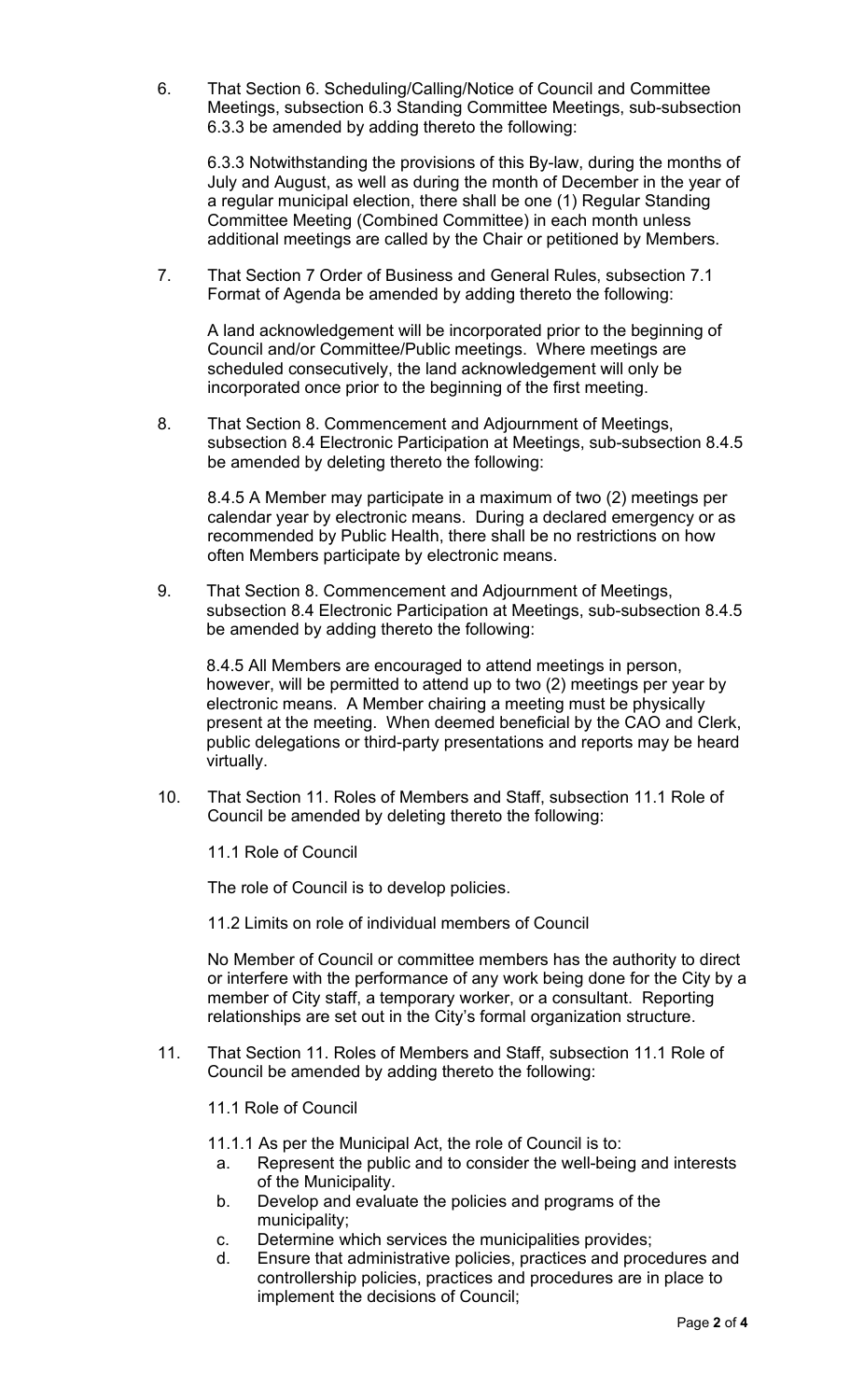- e. Ensure the accountability and transparency of the operations of the municipality, including the activities of the senior management of the municipality;
- f. Maintain the financial integrity of the municipality;
- g. Carry out the duties of Council under the *Municipal Act* or any other Act.

11.1.2 No member of Council or committee members has the authority to direct or interfere with the performance of any work being done for the City by a member of City staff, a temporary worker, or a consultant. Reporting relationships are set out in the City's formal organization structure.

12. That Section 11. Roles of Members and Staff, subsection 11.3 Role of Management be amended by deleting thereto the following:

11.3 Role of Management

Senior appointed staff, under the direction of the Chief Administrative Officer/Clerk, fulfill the role of management of the City. They develop strategies to implement policies established by Council.

13. That Section 11. Roles of Members and staff be amended by adding thereto the following:

### 11.2 Role of Mayor

11.2.1 as per the *Municipal Act,* it is the role of the head of Council:

- a. To act as Chief Executive Officer of the municipality
- b. To preside over Council meetings so that its business can be carried out efficiently and effectively;
- c. To provide leadership to the Council;
- d. Without limiting subsection 11.2 c. to provide information and recommendations to the Council with respect to the role of Council described in subsections 11.1.d. and 11.1.1 e;
- e. To represent the municipality at official functions; and
- f. To carry out the duties of the head of Council under the *Municipal Act* and any other Act.

11.2.2 To act as Council's representative when dealing with other levels of government, their agencies, and the private sector.

11.2.3 To serve as an ex-officio member of all municipalities authorities, committees, and boards established or appointed by Council (the Mayor may vote and otherwise participate, unless prohibited by law, in the business of the municipality authority, committee or board on the same basis as any other committee member).

11.3 Role of the Chief Administrative Officer (CAO)

The role of the Chief Administrative Officer is as follows:

- a. To exercise general control and management of the affairs of the Municipality for the purpose of ensuring the efficient and effective operations of the Municipality;
- b. To ensure implementation of Council's decisions and establishment of administrative practices and procedures to carry out Council's decisions.
- c. To ensure undertaking of research and provision of advice to Council on the policies and programs of the Municipality;
- d. To carry out such other duties required under the *Municipal Act* or any other Act and other duties assigned by Council.

11.4 Role of Clerk

The Role of the Clerk is as follows: